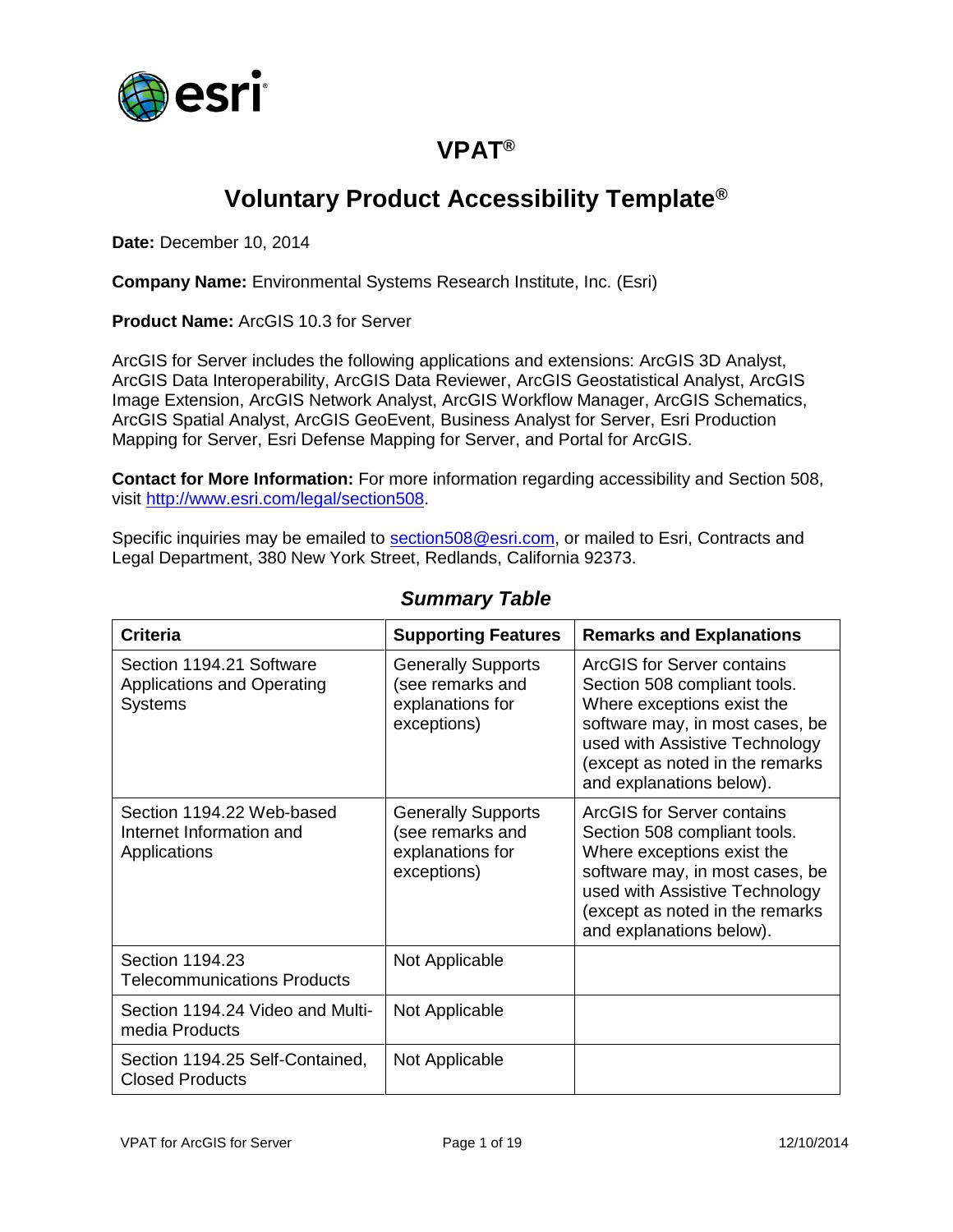| Section 1194.26 Desktop and<br><b>Portable Computers</b>  | Not Applicable                                                                   |                                            |
|-----------------------------------------------------------|----------------------------------------------------------------------------------|--------------------------------------------|
| Section 1194.31 Functional<br>Performance Criteria        | <b>Generally Supports</b><br>(see remarks and<br>explanations for<br>exceptions) | See the remarks and<br>explanations below. |
| Section 1194.41 Information,<br>Documentation and Support | <b>Supports</b>                                                                  | See the remarks and<br>explanations below. |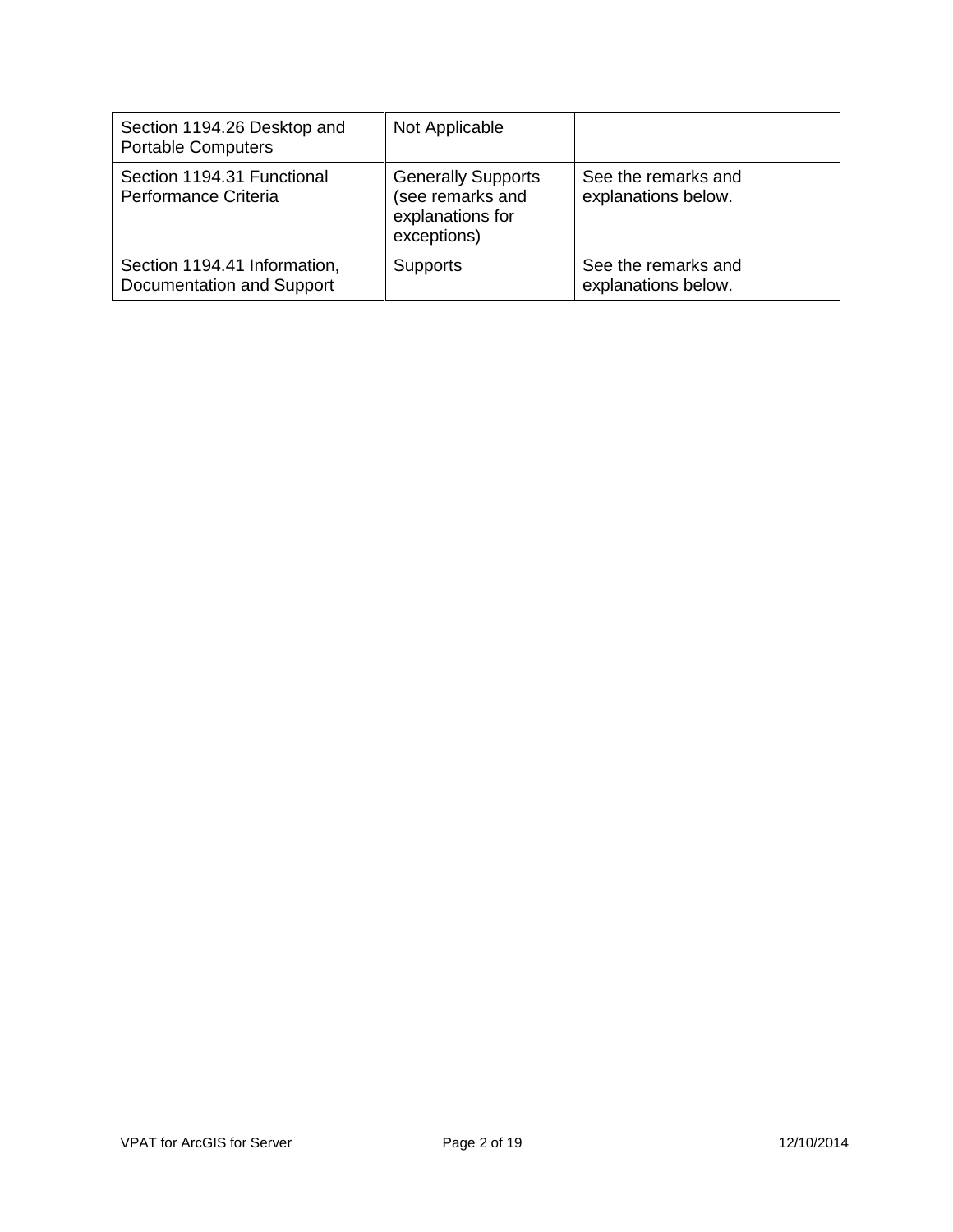| <b>Criteria</b>                                                                                                                                                                                                                                                                                                                                                                                                                                                                                                                                                                                         | <b>Supporting Features</b> | <b>Remarks and Explanations</b>                                                                                                                                                    |
|---------------------------------------------------------------------------------------------------------------------------------------------------------------------------------------------------------------------------------------------------------------------------------------------------------------------------------------------------------------------------------------------------------------------------------------------------------------------------------------------------------------------------------------------------------------------------------------------------------|----------------------------|------------------------------------------------------------------------------------------------------------------------------------------------------------------------------------|
| (a) When software is designed to<br>run on a system that has a<br>keyboard, product functions shall<br>be executable from a keyboard<br>where the function itself or the<br>result of performing a function<br>can be discerned textually.                                                                                                                                                                                                                                                                                                                                                              | <b>Supports</b>            | ArcGIS for Server uses web<br>browsers to host the dialogs and<br>interfaces, any keyboard or<br>device interaction is governed<br>by the support of the browser<br>and web pages. |
| (b) Applications shall not disrupt<br>or disable activated features of<br>other products that are identified<br>as accessibility features, where<br>those features are developed and<br>documented according to<br>industry standards. Applications<br>also shall not disrupt or disable<br>activated features of any<br>operating system that are<br>identified as accessibility features<br>where the application<br>programming interface for those<br>accessibility features has been<br>documented by the manufacturer<br>of the operating system and is<br>available to the product<br>developer. | <b>Supports</b>            |                                                                                                                                                                                    |
| (c) A well-defined on-screen<br>indication of the current focus<br>shall be provided that moves<br>among interactive interface<br>elements as the input focus<br>changes. The focus shall be<br>programmatically exposed so<br>that Assistive Technology can<br>track focus and focus changes.                                                                                                                                                                                                                                                                                                          | Supports                   | ArcGIS for Server uses web<br>browsers to host the dialogs and<br>interfaces, any keyboard or<br>device interaction is governed<br>by the support of the browser<br>and web pages. |
| (d) Sufficient information about a<br>user interface element including<br>the identity, operation and state<br>of the element shall be available<br>to Assistive Technology. When<br>an image represents a program<br>element, the information<br>conveyed by the image must also<br>be available in text.                                                                                                                                                                                                                                                                                              | <b>Supports</b>            |                                                                                                                                                                                    |
| (e) When bitmap images are<br>used to identify controls, status                                                                                                                                                                                                                                                                                                                                                                                                                                                                                                                                         | <b>Supports</b>            | ArcGIS for Server uses web<br>browsers to host the dialogs and                                                                                                                     |

*Section 1194.21 Software Applications and Operating Systems – Detail*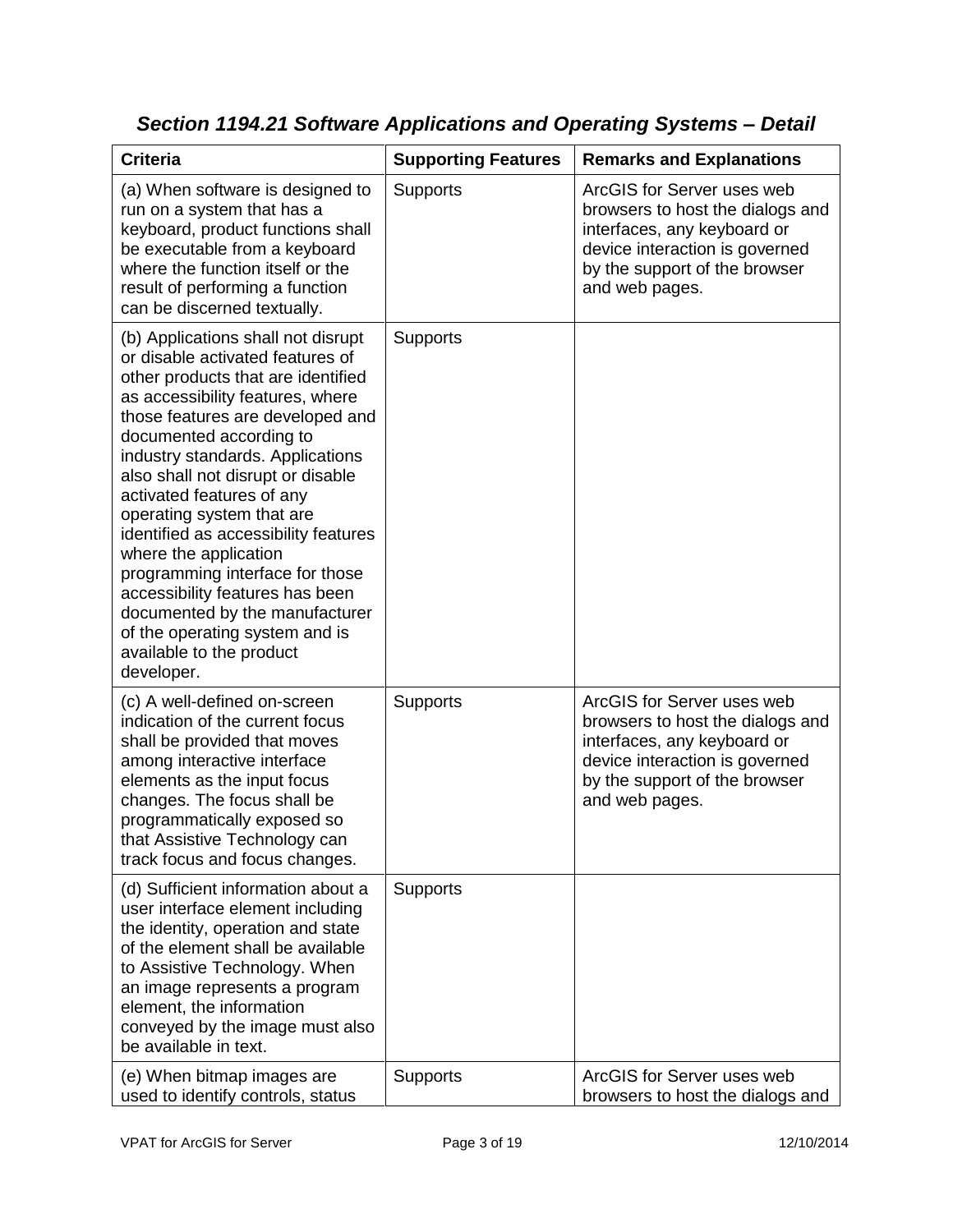| indicators, or other programmatic<br>elements, the meaning assigned<br>to those images shall be<br>consistent throughout an<br>application's performance.                                                                                                           |                                                                      | interfaces, any keyboard or<br>device interaction is governed<br>by the support of the browser<br>and web pages.                                                                   |
|---------------------------------------------------------------------------------------------------------------------------------------------------------------------------------------------------------------------------------------------------------------------|----------------------------------------------------------------------|------------------------------------------------------------------------------------------------------------------------------------------------------------------------------------|
| (f) Textual information shall be<br>provided through operating<br>system functions for displaying<br>text. The minimum information<br>that shall be made available is<br>text content, text input caret<br>location, and text attributes.                           | <b>Supports</b>                                                      | ArcGIS for Server uses web<br>browsers to host the dialogs and<br>interfaces, any keyboard or<br>device interaction is governed<br>by the support of the browser<br>and web pages. |
| (g) Applications shall not override<br>user selected contrast and color<br>selections and other individual<br>display attributes.                                                                                                                                   | Supports                                                             |                                                                                                                                                                                    |
| (h) When animation is displayed,<br>the information shall be<br>displayable in at least one non-<br>animated presentation mode at<br>the option of the user.                                                                                                        | <b>Supports</b>                                                      |                                                                                                                                                                                    |
| (i) Color coding shall not be used<br>as the only means of conveying<br>information, indicating an action,<br>prompting a response, or<br>distinguishing a visual element.                                                                                          | <b>Supports</b>                                                      |                                                                                                                                                                                    |
| (j) When a product permits a user<br>to adjust color and contrast<br>settings, a variety of color<br>selections capable of producing a<br>range of contrast levels shall be<br>provided.                                                                            | <b>Supports</b>                                                      |                                                                                                                                                                                    |
| (k) Software shall not use<br>flashing or blinking text, objects,<br>or other elements having a flash<br>or blink frequency greater than 2<br>Hz and lower than 55 Hz.                                                                                              | Supports                                                             |                                                                                                                                                                                    |
| (I) When electronic forms are<br>used, the form shall allow people<br>using Assistive Technology to<br>access the information, field<br>elements, and functionality<br>required for completion and<br>submission of the form, including<br>all directions and cues. | Supports when<br>combined with<br>compatible Assistive<br>Technology |                                                                                                                                                                                    |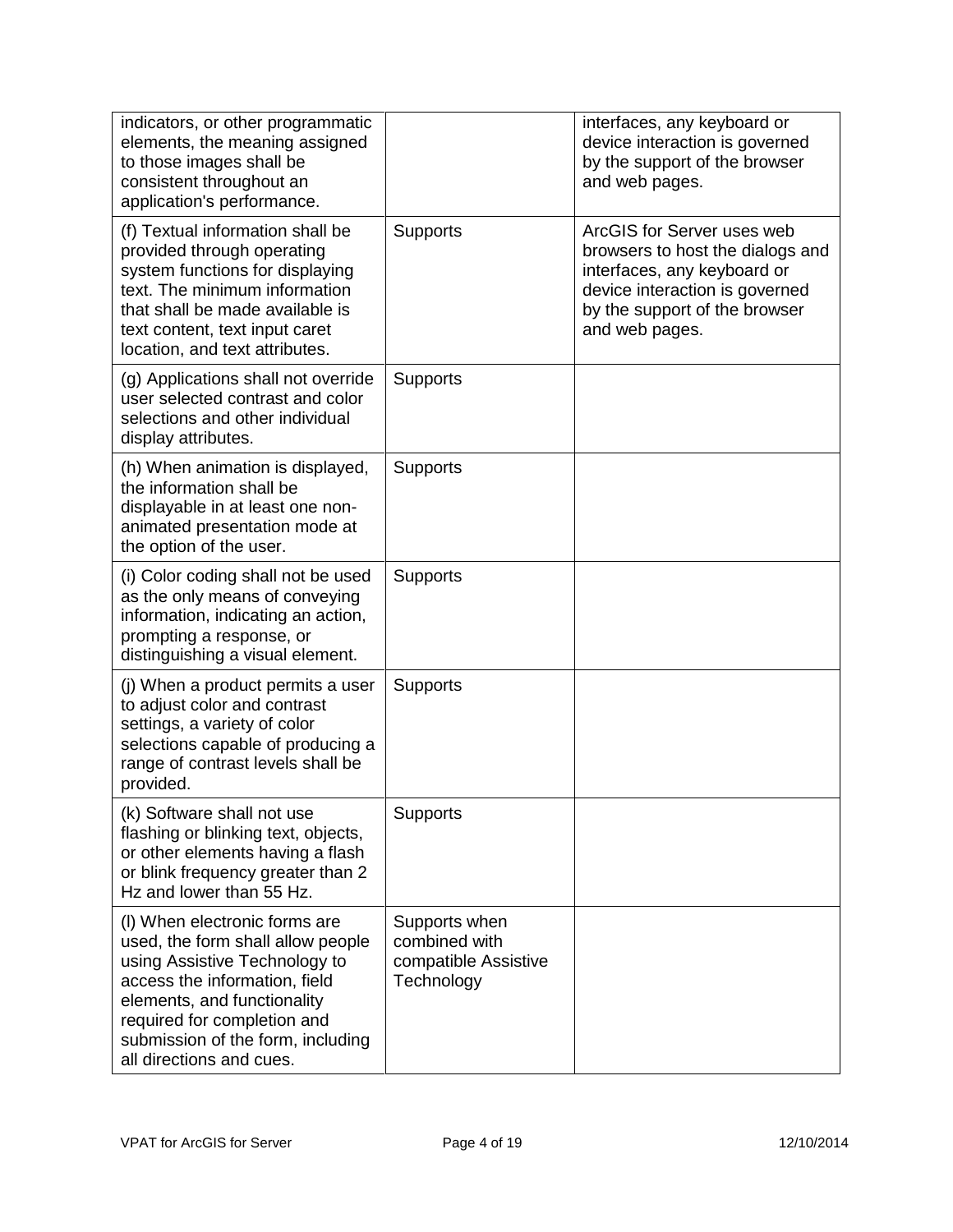| <b>Criteria</b>                                                                                                                                              | <b>Supporting Features</b>         | <b>Remarks and Explanations</b>                                                                                                                                                                                                                                                                                                                                                                                                                                                                                                                                                  |
|--------------------------------------------------------------------------------------------------------------------------------------------------------------|------------------------------------|----------------------------------------------------------------------------------------------------------------------------------------------------------------------------------------------------------------------------------------------------------------------------------------------------------------------------------------------------------------------------------------------------------------------------------------------------------------------------------------------------------------------------------------------------------------------------------|
| (a) A text equivalent for every<br>non-text element shall be<br>provided (e.g., via "alt",<br>"longdesc", or in element<br>content).                         | Supports with<br><b>Exceptions</b> | Most controls provide 'alt' text<br>but some do not given the<br>inherent nature of geographic<br>information systems (GIS)<br>software, mapping software,<br>and/or general limits on the<br>framework or technology.<br>Note: ArcGIS for Server<br>contains geographic information<br>system (GIS) technology that<br>captures, manages, and<br>analyzes data through digital<br>maps. Some GIS functions<br>(such as drawing lines on a<br>digital map) cannot be<br>represented with text equivalent<br>and, therefore, no text<br>equivalent exists for these<br>functions. |
| (b) Equivalent alternatives for any<br>multimedia presentation shall be<br>synchronized with the<br>presentation.                                            | Not Applicable                     |                                                                                                                                                                                                                                                                                                                                                                                                                                                                                                                                                                                  |
| (c) Web pages shall be designed<br>so that all information conveyed<br>with color is also available<br>without color, for example from<br>context or markup. | Not Applicable                     |                                                                                                                                                                                                                                                                                                                                                                                                                                                                                                                                                                                  |
| (d) Documents shall be<br>organized so they are readable<br>without requiring an associated<br>style sheet.                                                  | Not Applicable                     |                                                                                                                                                                                                                                                                                                                                                                                                                                                                                                                                                                                  |
| (e) Redundant text links shall be<br>provided for each active region of<br>a server-side image map.                                                          | Supports with<br><b>Exceptions</b> | Most controls support redundant<br>text links but some do not given<br>the inherent nature of GIS<br>software, mapping software,<br>and/or general limits on the<br>framework or technology.<br>Note: ArcGIS for Server<br>contains geographic information<br>system (GIS) technology that<br>captures, manages, and                                                                                                                                                                                                                                                             |

*Section 1194.22 Web-based Internet Information and Applications – Detail*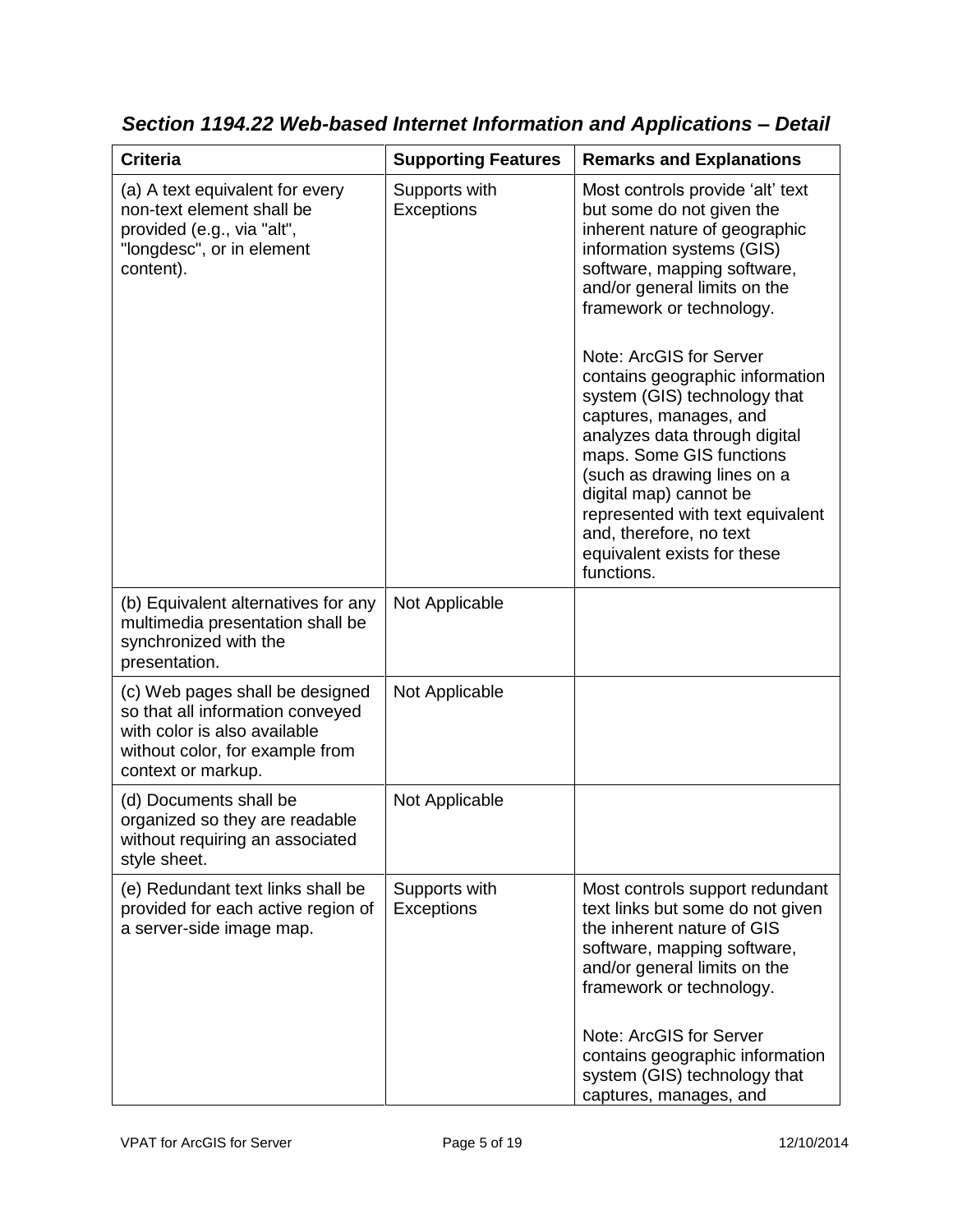|                                                                                                                                                                                                                                                                                                                             |                                    | analyzes data through digital<br>maps. Some aspects of a digital<br>map or of GIS software are<br>inherently visual/graphical and<br>cannot be adequately<br>represented in text.                                                                                                                              |
|-----------------------------------------------------------------------------------------------------------------------------------------------------------------------------------------------------------------------------------------------------------------------------------------------------------------------------|------------------------------------|----------------------------------------------------------------------------------------------------------------------------------------------------------------------------------------------------------------------------------------------------------------------------------------------------------------|
| (f) Client-side image maps shall<br>be provided instead of server-<br>side image maps except where<br>the regions cannot be defined<br>with an available geometric<br>shape.                                                                                                                                                | Supports                           |                                                                                                                                                                                                                                                                                                                |
| (g) Row and column headers<br>shall be identified for data tables.                                                                                                                                                                                                                                                          | Supports                           |                                                                                                                                                                                                                                                                                                                |
| (h) Markup shall be used to<br>associate data cells and header<br>cells for data tables that have two<br>or more logical levels of row or<br>column headers.                                                                                                                                                                | <b>Supports</b>                    |                                                                                                                                                                                                                                                                                                                |
| (i) Frames shall be titled with text<br>that facilitates frame identification<br>and navigation.                                                                                                                                                                                                                            | Not Applicable                     |                                                                                                                                                                                                                                                                                                                |
| (j) Pages shall be designed to<br>avoid causing the screen to<br>flicker with a frequency greater<br>than 2 Hz and lower than 55 Hz.                                                                                                                                                                                        | <b>Supports</b>                    |                                                                                                                                                                                                                                                                                                                |
| (k) A text-only page, with<br>equivalent information or<br>functionality, shall be provided to<br>make a web site comply with the<br>provisions of this part, when<br>compliance cannot be<br>accomplished in any other way.<br>The content of the text-only page<br>shall be updated whenever the<br>primary page changes. | Not Applicable                     | <b>ArcGIS for Server contains</b><br>geographic information system<br>(GIS) technology that captures,<br>manages, and analyzes<br>information through digital maps.<br>Some aspects of a digital map<br>or of GIS software are inherently<br>visual/graphical and cannot be<br>adequately represented in text. |
| (I) When pages utilize scripting<br>languages to display content, or<br>to create interface elements, the<br>information provided by the script<br>shall be identified with functional<br>text that can be read by Assistive<br>Technology.                                                                                 | Supports with<br><b>Exceptions</b> |                                                                                                                                                                                                                                                                                                                |
| (m) When a web page requires<br>that an applet, plug-in or other<br>application be present on the                                                                                                                                                                                                                           | Not Applicable                     |                                                                                                                                                                                                                                                                                                                |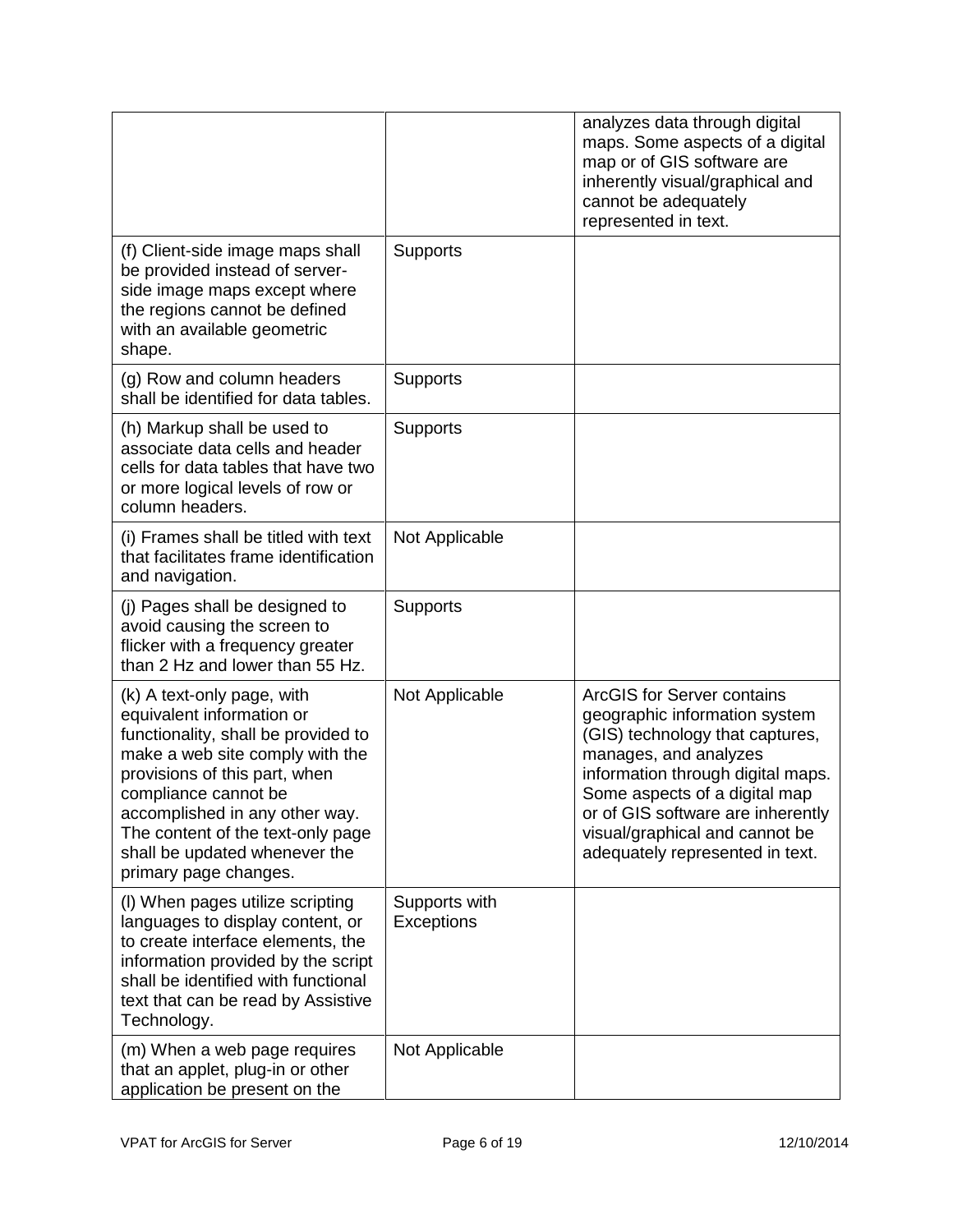| client system to interpret page<br>content, the page must provide a<br>link to a plug-in or applet that<br>complies with $§1194.21(a)$<br>through (I).                                                                                                                                              |                |  |
|-----------------------------------------------------------------------------------------------------------------------------------------------------------------------------------------------------------------------------------------------------------------------------------------------------|----------------|--|
| (n) When electronic forms are<br>designed to be completed on-<br>line, the form shall allow people<br>using Assistive Technology to<br>access the information, field<br>elements, and functionality<br>required for completion and<br>submission of the form, including<br>all directions and cues. | Not Applicable |  |
| (o) A method shall be provided<br>that permits users to skip<br>repetitive navigation links.                                                                                                                                                                                                        | Not Applicable |  |
| (p) When a timed response is<br>required, the user shall be alerted<br>and given sufficient time to<br>indicate more time is required.                                                                                                                                                              | Not Applicable |  |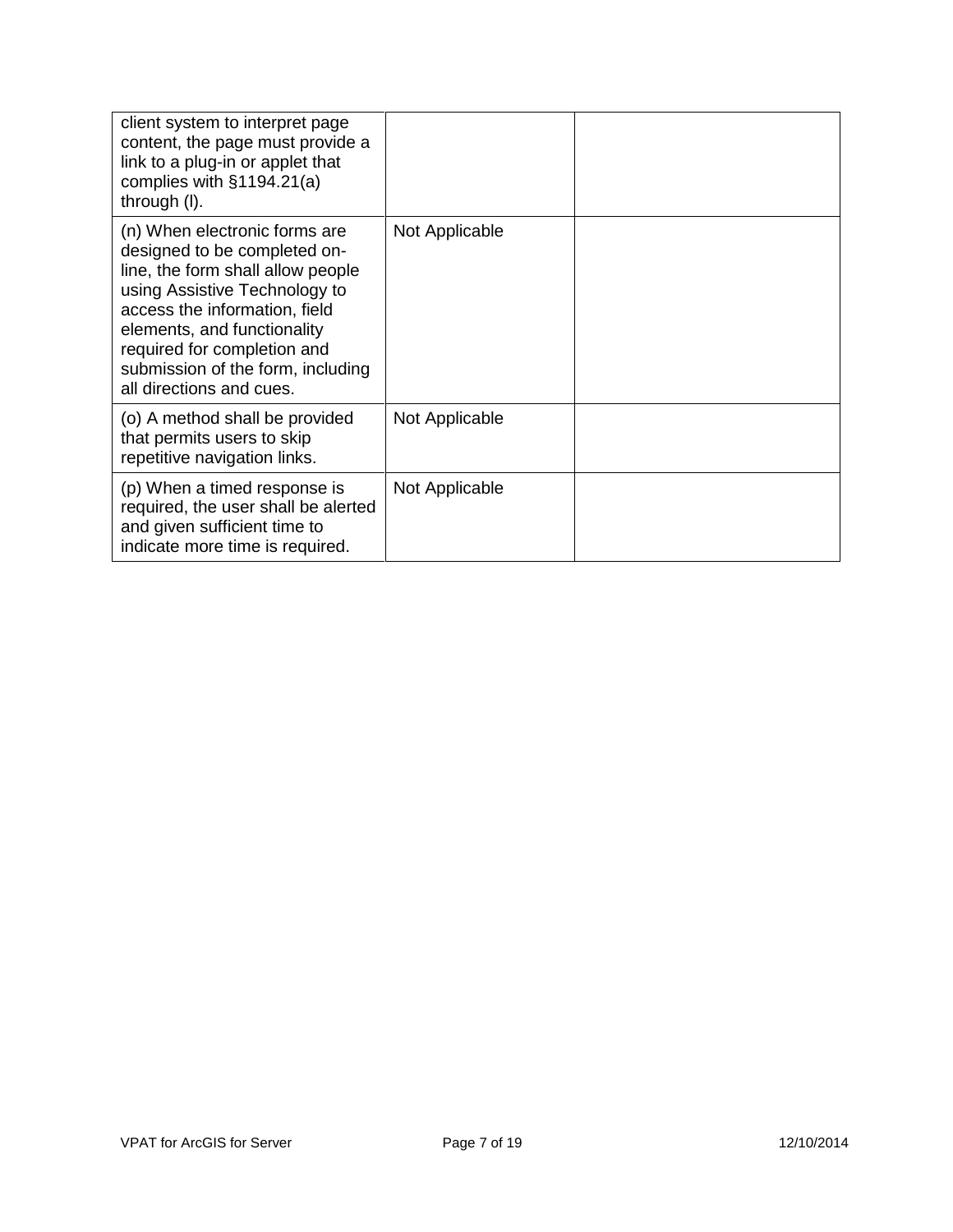| <b>Criteria</b>                                                                                                                                                                                                                                                                                                                                                       | <b>Supporting Features</b> | <b>Remarks and Explanations</b> |
|-----------------------------------------------------------------------------------------------------------------------------------------------------------------------------------------------------------------------------------------------------------------------------------------------------------------------------------------------------------------------|----------------------------|---------------------------------|
| (a) Telecommunications products<br>or systems which provide a<br>function allowing voice<br>communication and which do not<br>themselves provide a TTY<br>functionality shall provide a<br>standard non-acoustic<br>connection point for TTYs.<br>Microphones shall be capable of<br>being turned on and off to allow<br>the user to intermix speech with<br>TTY use. | Not Applicable             |                                 |
| (b) Telecommunications products<br>which include voice<br>communication functionality shall<br>support all commonly used cross-<br>manufacturer non-proprietary<br>standard TTY signal protocols.                                                                                                                                                                     | Not Applicable             |                                 |
| (c) Voice mail, auto-attendant,<br>and interactive voice response<br>telecommunications systems<br>shall be usable by TTY users<br>with their TTYs.                                                                                                                                                                                                                   | Not Applicable             |                                 |
| (d) Voice mail, messaging, auto-<br>attendant, and interactive voice<br>response telecommunications<br>systems that require a response<br>from a user within a time interval,<br>shall give an alert when the time<br>interval is about to run out, and<br>shall provide sufficient time for<br>the user to indicate more time is<br>required.                        | Not Applicable             |                                 |
| (e) Where provided, caller<br>identification and similar<br>telecommunications functions<br>shall also be available for users<br>of TTYs, and for users who<br>cannot see displays.                                                                                                                                                                                   | Not Applicable             |                                 |
| (f) For transmitted voice signals,<br>telecommunications products<br>shall provide a gain adjustable up<br>to a minimum of 20 dB. For<br>incremental volume control, at                                                                                                                                                                                               | Not Applicable             |                                 |

### *Section 1194.23 Telecommunications Products – Detail*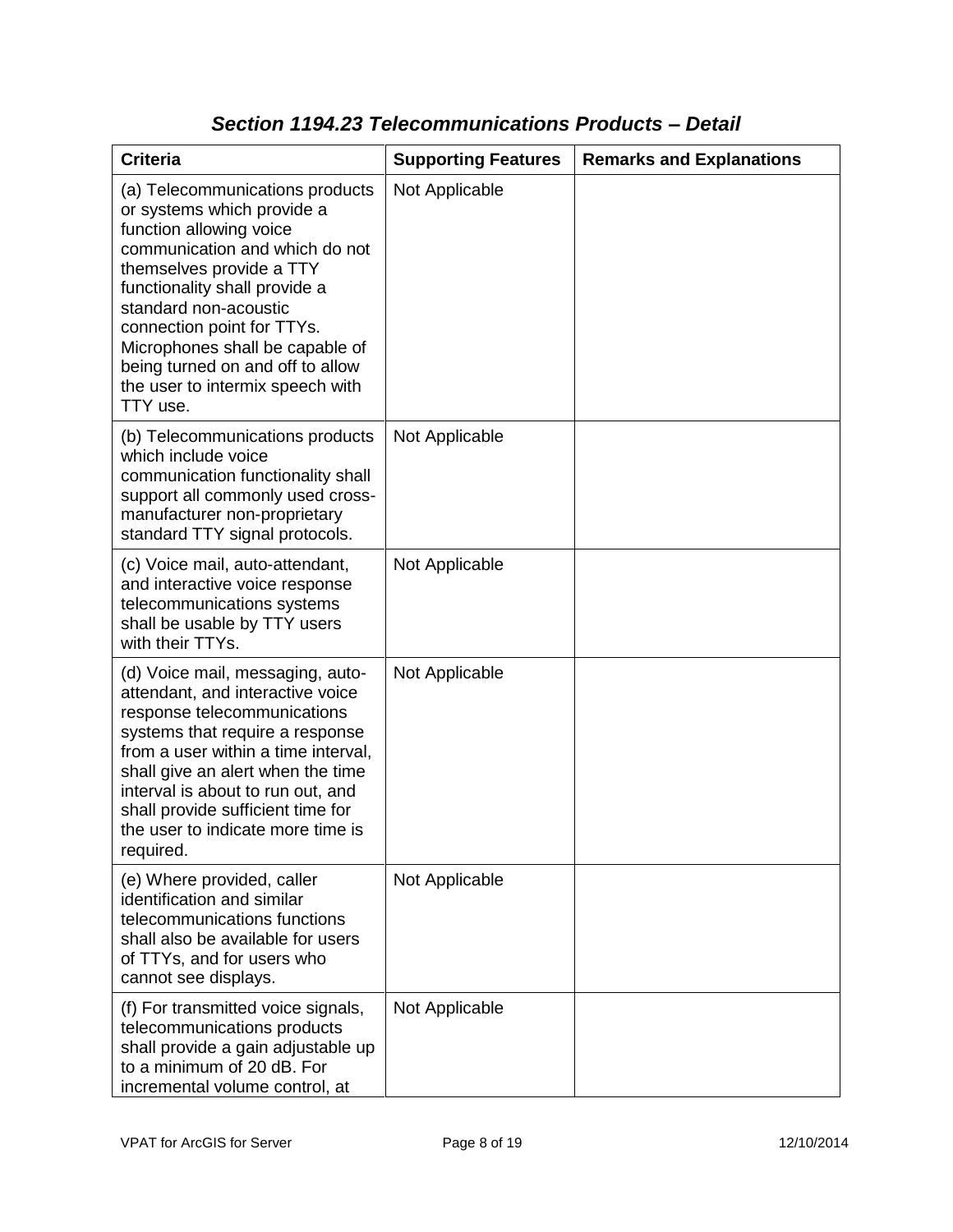| least one intermediate step of 12<br>dB of gain shall be provided.                                                                                                                                                                                                                                                                                                                                                                                                                                                   |                |  |
|----------------------------------------------------------------------------------------------------------------------------------------------------------------------------------------------------------------------------------------------------------------------------------------------------------------------------------------------------------------------------------------------------------------------------------------------------------------------------------------------------------------------|----------------|--|
| (g) If the telecommunications<br>product allows a user to adjust<br>the receive volume, a function<br>shall be provided to automatically<br>reset the volume to the default<br>level after every use.                                                                                                                                                                                                                                                                                                                | Not Applicable |  |
| (h) Where a telecommunications<br>product delivers output by an<br>audio transducer which is<br>normally held up to the ear, a<br>means for effective magnetic<br>wireless coupling to hearing<br>technologies shall be provided.                                                                                                                                                                                                                                                                                    | Not Applicable |  |
| (i) Interference to hearing<br>technologies (including hearing<br>aids, cochlear implants, and<br>assistive listening devices) shall<br>be reduced to the lowest possible<br>level that allows a user of hearing<br>technologies to utilize the<br>telecommunications product.                                                                                                                                                                                                                                       | Not Applicable |  |
| (i) Products that transmit or<br>conduct information or<br>communication, shall pass<br>through cross-manufacturer, non-<br>proprietary, industry-standard<br>codes, translation protocols,<br>formats or other information<br>necessary to provide the<br>information or communication in<br>a usable format. Technologies<br>which use encoding, signal<br>compression, format<br>transformation, or similar<br>techniques shall not remove<br>information needed for access or<br>shall restore it upon delivery. | Not Applicable |  |
| (k)(1) Products which have<br>mechanically operated controls<br>or keys shall comply with the<br>following: Controls and Keys<br>shall be tactilely discernible<br>without activating the controls or<br>keys.                                                                                                                                                                                                                                                                                                       | Not Applicable |  |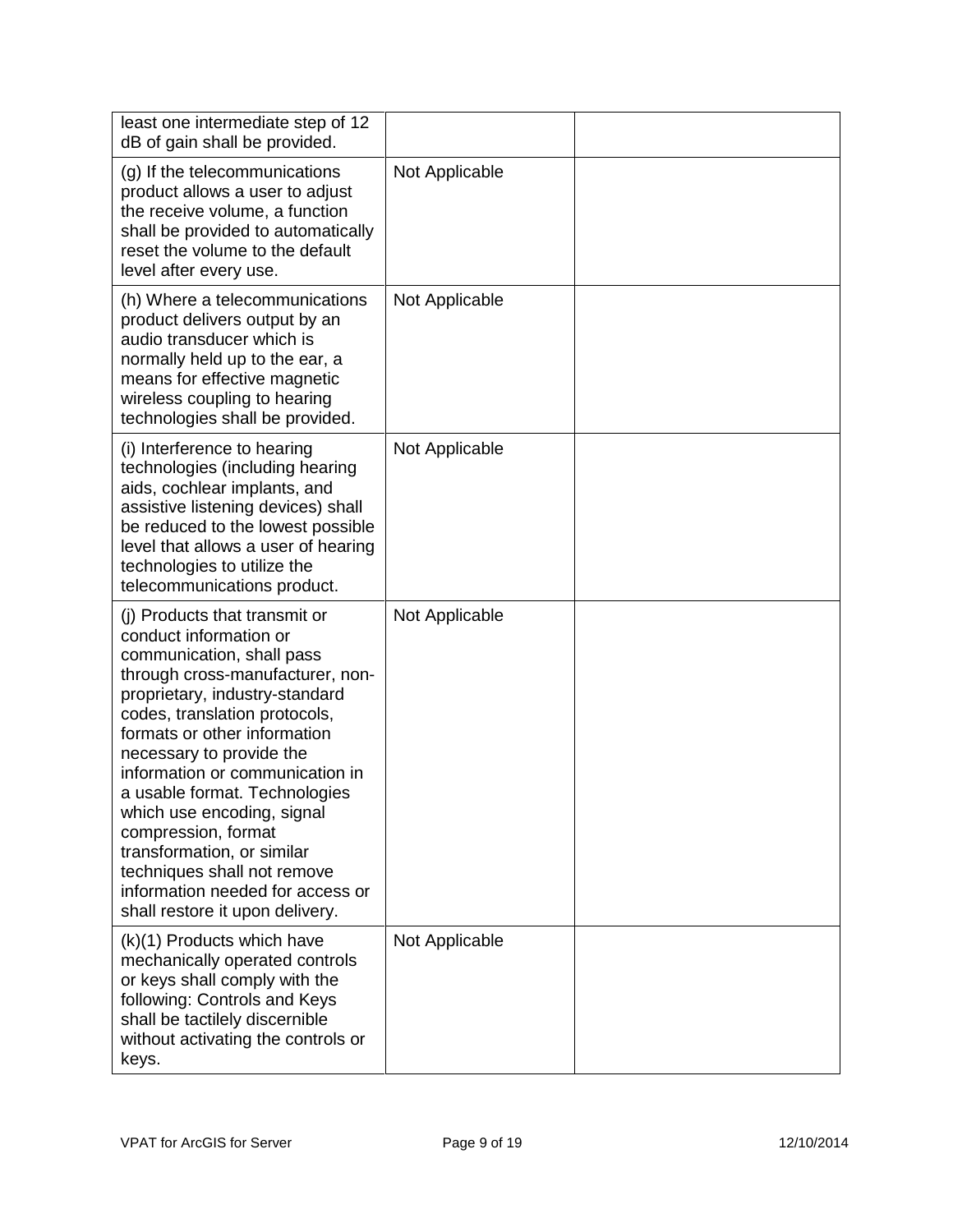| $(k)(2)$ Products which have<br>mechanically operated controls<br>or keys shall comply with the<br>following: Controls and Keys<br>shall be operable with one hand<br>and shall not require tight<br>grasping, pinching, twisting of the<br>wrist. The force required to<br>activate controls and keys shall<br>be 5 lbs. (22.2N) maximum. |                |  |
|--------------------------------------------------------------------------------------------------------------------------------------------------------------------------------------------------------------------------------------------------------------------------------------------------------------------------------------------|----------------|--|
| (k)(3) Products which have<br>mechanically operated controls<br>or keys shall comply with the<br>following: If key repeat is<br>supported, the delay before<br>repeat shall be adjustable to at<br>least 2 seconds. Key repeat rate<br>shall be adjustable to 2 seconds<br>per character.                                                  | Not Applicable |  |
| $(k)(4)$ Products which have<br>mechanically operated controls<br>or keys shall comply with the<br>following: The status of all locking<br>or toggle controls or keys shall be<br>visually discernible, and<br>discernible either through touch<br>or sound.                                                                               | Not Applicable |  |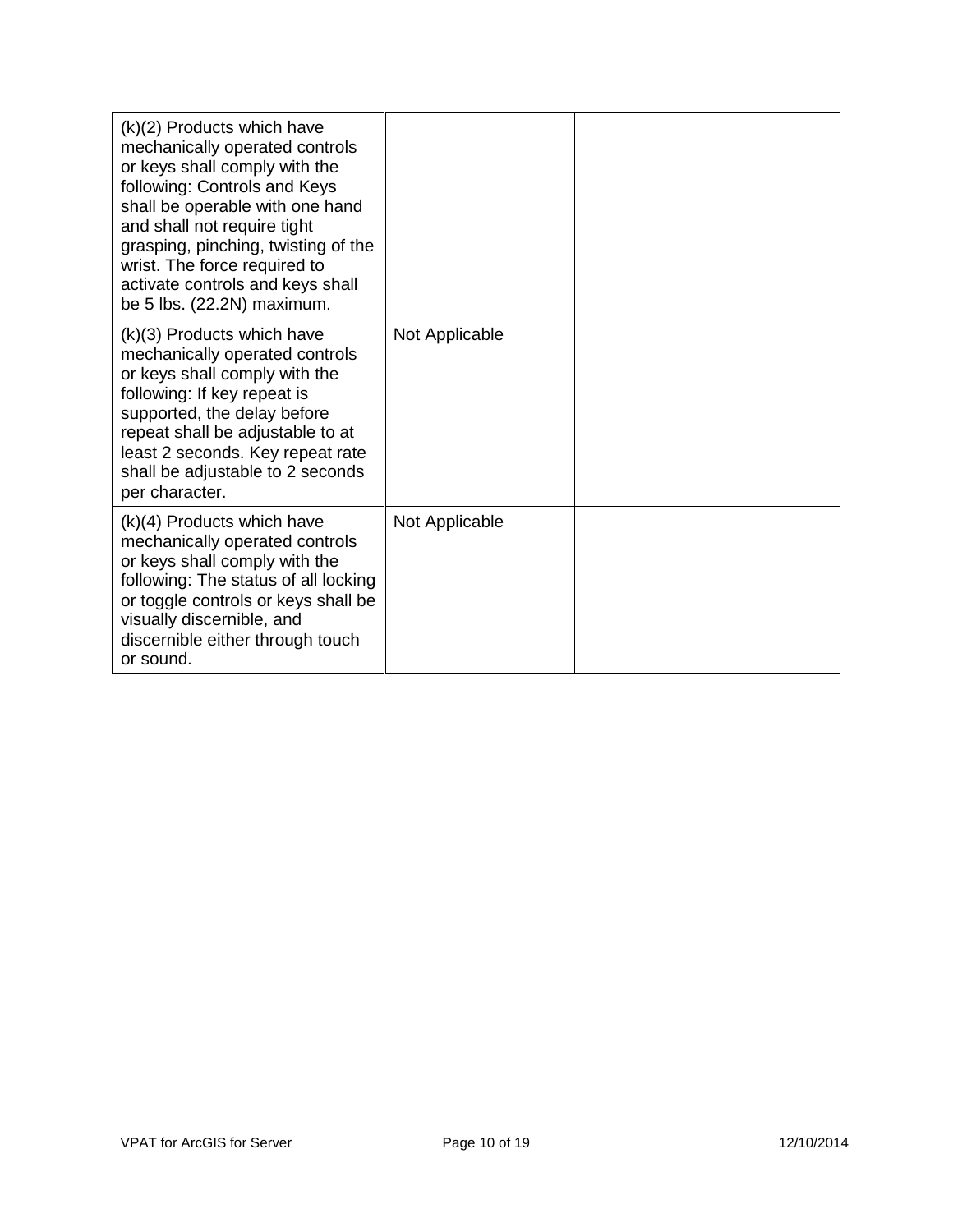| <b>Criteria</b>                                                                                                                                                                                                                                                                                                                                                                                                                                                                                                                                                                                                                                                                                                                                                                                                                                                                                                                                                           | <b>Supporting Features</b> | <b>Remarks and Explanations</b> |
|---------------------------------------------------------------------------------------------------------------------------------------------------------------------------------------------------------------------------------------------------------------------------------------------------------------------------------------------------------------------------------------------------------------------------------------------------------------------------------------------------------------------------------------------------------------------------------------------------------------------------------------------------------------------------------------------------------------------------------------------------------------------------------------------------------------------------------------------------------------------------------------------------------------------------------------------------------------------------|----------------------------|---------------------------------|
| a) All analog television displays<br>13 inches and larger, and<br>computer equipment that<br>includes analog television<br>receiver or display circuitry, shall<br>be equipped with caption<br>decoder circuitry which<br>appropriately receives, decodes,<br>and displays closed captions<br>from broadcast, cable, videotape,<br>and DVD signals. As soon as<br>practicable, but not later than<br>July 1, 2002, widescreen digital<br>television (DTV) displays<br>measuring at least 7.8 inches<br>vertically, DTV sets with<br>conventional displays measuring<br>at least 13 inches vertically, and<br>stand-alone DTV tuners, whether<br>or not they are marketed with<br>display screens, and computer<br>equipment that includes DTV<br>receiver or display circuitry, shall<br>be equipped with caption<br>decoder circuitry which<br>appropriately receives, decodes,<br>and displays closed captions<br>from broadcast, cable, videotape,<br>and DVD signals. | Not Applicable             |                                 |
| (b) Television tuners, including<br>tuner cards for use in computers,<br>shall be equipped with secondary<br>audio program playback circuitry.                                                                                                                                                                                                                                                                                                                                                                                                                                                                                                                                                                                                                                                                                                                                                                                                                            | Not Applicable             |                                 |
| (c) All training and informational<br>video and multimedia productions<br>which support the agency's<br>mission, regardless of format,<br>that contain speech or other<br>audio information necessary for<br>the comprehension of the<br>content, shall be open or closed<br>captioned.                                                                                                                                                                                                                                                                                                                                                                                                                                                                                                                                                                                                                                                                                   | Not Applicable             |                                 |
| (d) All training and informational<br>video and multimedia productions<br>which support the agency's                                                                                                                                                                                                                                                                                                                                                                                                                                                                                                                                                                                                                                                                                                                                                                                                                                                                      | Not Applicable             |                                 |

### *Section 1194.24 Video and Multi-media Products – Detail*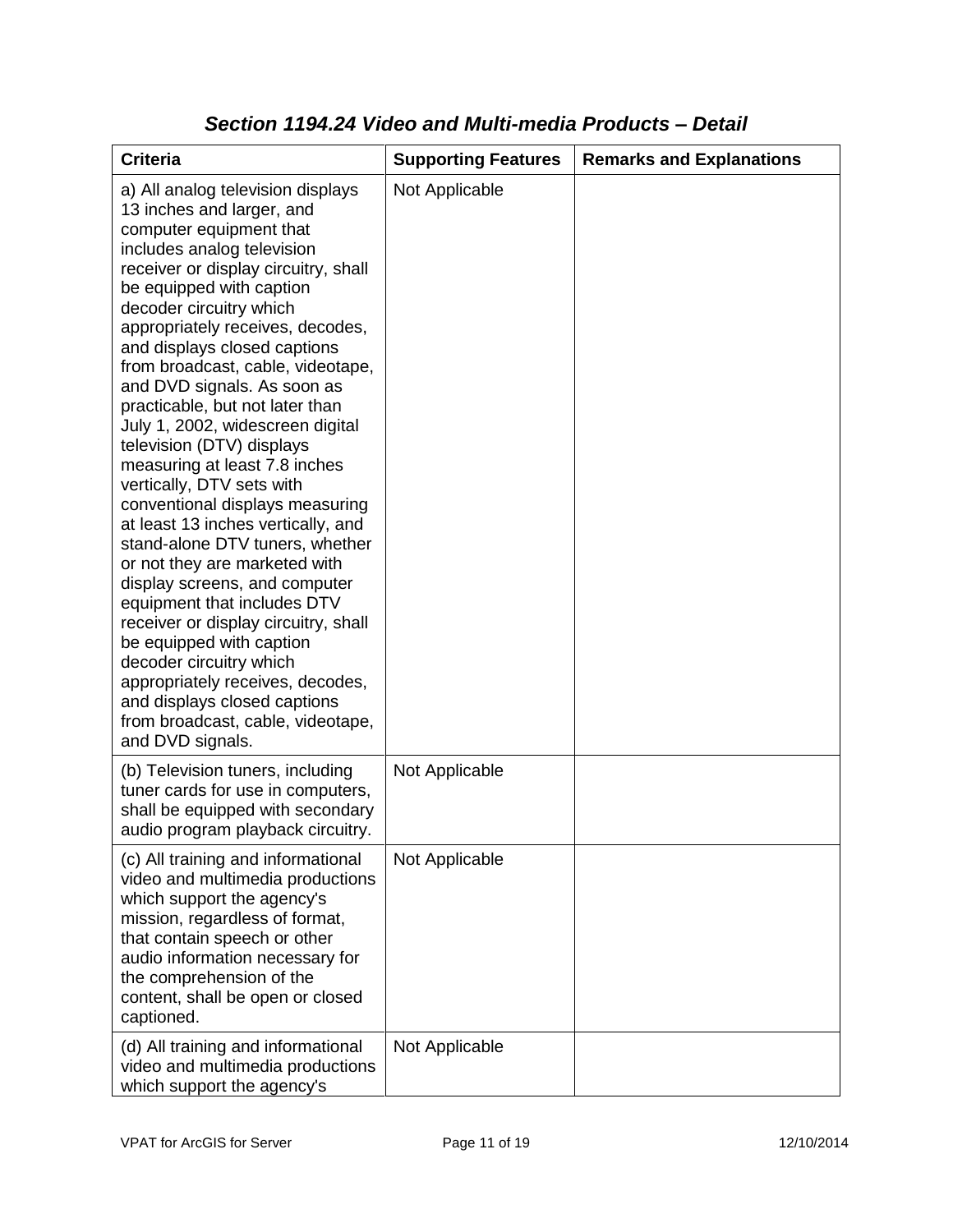| mission, regardless of format,<br>that contain visual information<br>necessary for the comprehension<br>of the content, shall be audio<br>described. |                |  |
|------------------------------------------------------------------------------------------------------------------------------------------------------|----------------|--|
| (e) Display or presentation of<br>alternate text presentation or<br>audio descriptions shall be user-<br>selectable unless permanent.                | Not Applicable |  |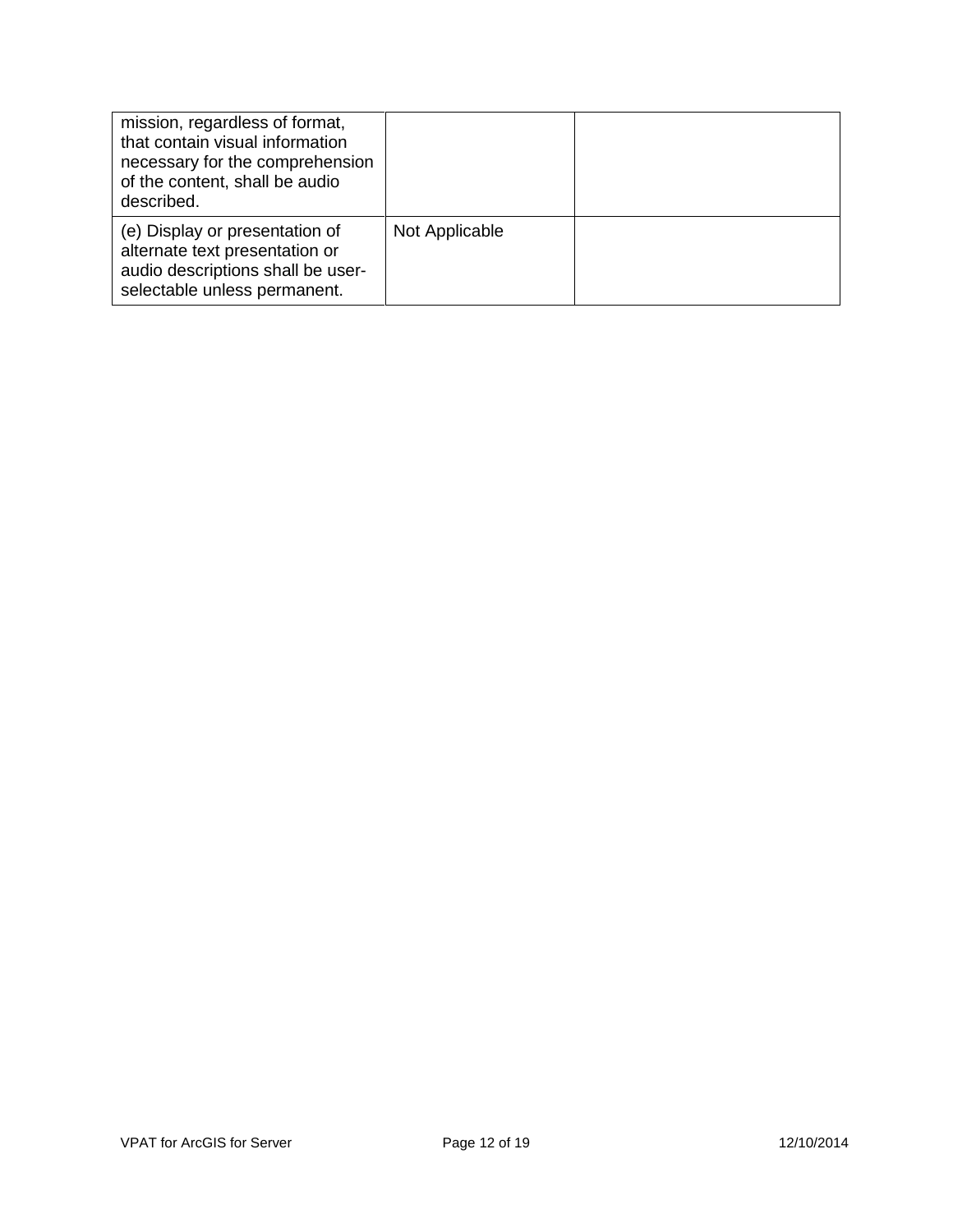### *Section 1194.25 Self-Contained, Closed Products – Detail*

| <b>Criteria</b>                                                                                                                                                                                                                                                                                                                                  | <b>Supporting Features</b> | <b>Remarks and Explanations</b> |
|--------------------------------------------------------------------------------------------------------------------------------------------------------------------------------------------------------------------------------------------------------------------------------------------------------------------------------------------------|----------------------------|---------------------------------|
| (a) Self contained products shall<br>be usable by people with<br>disabilities without requiring an<br>end-user to attach Assistive<br>Technology to the product.<br>Personal headsets for private<br>listening are not Assistive<br>Technology.                                                                                                  | Not Applicable             |                                 |
| (b) When a timed response is<br>required, the user shall be alerted<br>and given sufficient time to<br>indicate more time is required.                                                                                                                                                                                                           | Not Applicable             |                                 |
| (c) Where a product utilizes<br>touchscreens or contact-sensitive<br>controls, an input method shall<br>be provided that complies with<br>§1194.23 (k) (1) through (4).                                                                                                                                                                          | Not Applicable             |                                 |
| (d) When biometric forms of user<br>identification or control are used,<br>an alternative form of<br>identification or activation, which<br>does not require the user to<br>possess particular biological<br>characteristics, shall also be<br>provided.                                                                                         | Not Applicable             |                                 |
| (e) When products provide<br>auditory output, the audio signal<br>shall be provided at a standard<br>signal level through an industry<br>standard connector that will allow<br>for private listening. The product<br>must provide the ability to<br>interrupt, pause, and restart the<br>audio at any time.                                      | Not Applicable             |                                 |
| (f) When products deliver voice<br>output in a public area,<br>incremental volume control shall<br>be provided with output<br>amplification up to a level of at<br>least 65 dB. Where the ambient<br>noise level of the environment is<br>above 45 dB, a volume gain of at<br>least 20 dB above the ambient<br>level shall be user selectable. A | Not Applicable             |                                 |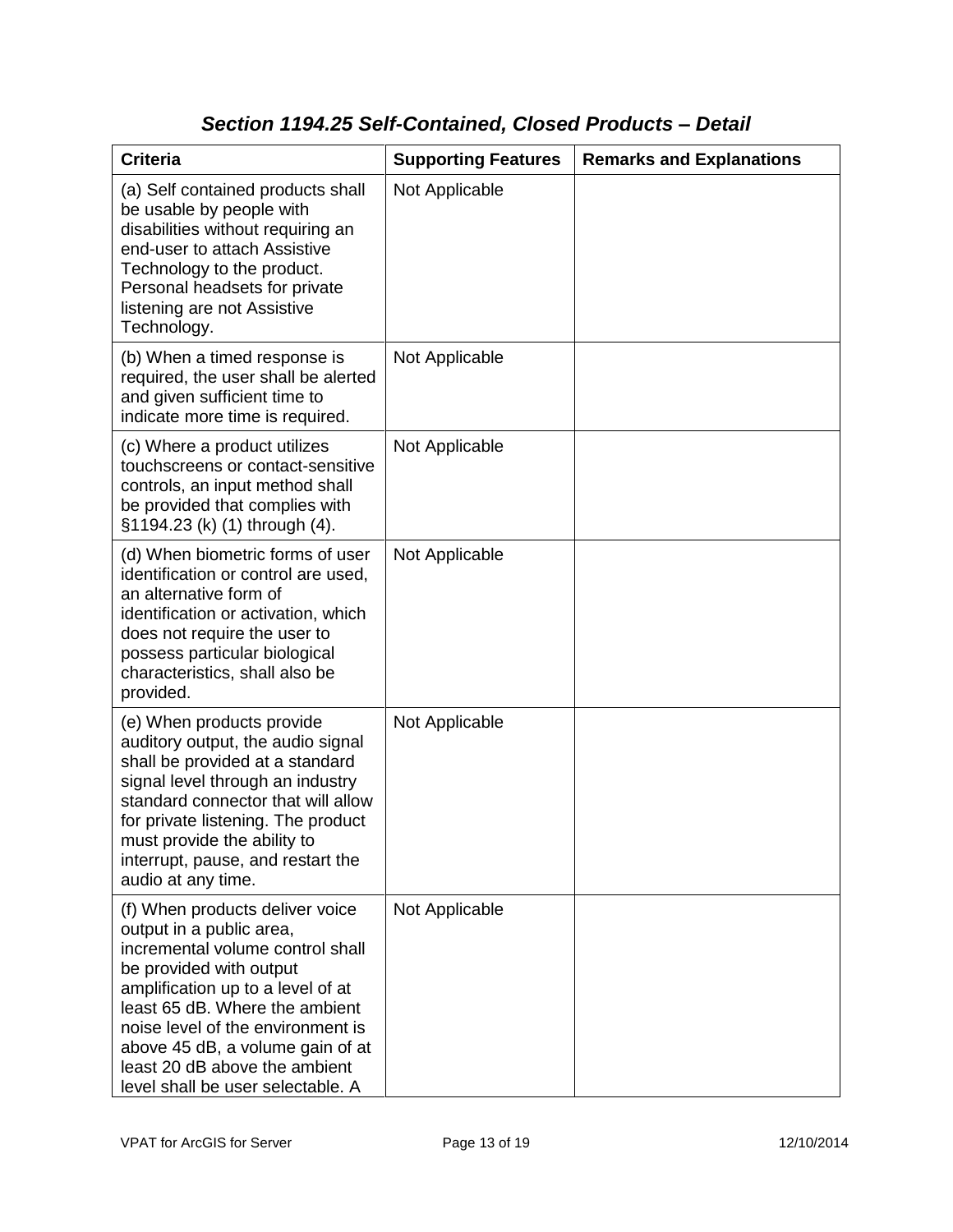| function shall be provided to<br>automatically reset the volume to<br>the default level after every use.                                                                                                                                                                                                                                                                                                                                                                                                                                                                          |                |  |
|-----------------------------------------------------------------------------------------------------------------------------------------------------------------------------------------------------------------------------------------------------------------------------------------------------------------------------------------------------------------------------------------------------------------------------------------------------------------------------------------------------------------------------------------------------------------------------------|----------------|--|
| (g) Color coding shall not be<br>used as the only means of<br>conveying information, indicating<br>an action, prompting a response,<br>or distinguishing a visual<br>element.                                                                                                                                                                                                                                                                                                                                                                                                     | Not Applicable |  |
| (h) When a product permits a<br>user to adjust color and contrast<br>settings, a range of color<br>selections capable of producing a<br>variety of contrast levels shall be<br>provided.                                                                                                                                                                                                                                                                                                                                                                                          | Not Applicable |  |
| (i) Products shall be designed to<br>avoid causing the screen to<br>flicker with a frequency greater<br>than 2 Hz and lower than 55 Hz.                                                                                                                                                                                                                                                                                                                                                                                                                                           | Not Applicable |  |
| (j) (1) Products which are<br>freestanding, non-portable, and<br>intended to be used in one<br>location and which have operable<br>controls shall comply with the<br>following: The position of any<br>operable control shall be<br>determined with respect to a<br>vertical plane, which is 48 inches<br>in length, centered on the<br>operable control, and at the<br>maximum protrusion of the<br>product within the 48 inch length<br>on products which are<br>freestanding, non-portable, and<br>intended to be used in one<br>location and which have operable<br>controls. | Not Applicable |  |
| (j)(2) Products which are<br>freestanding, non-portable, and<br>intended to be used in one<br>location and which have operable<br>controls shall comply with the<br>following: Where any operable<br>control is 10 inches or less<br>behind the reference plane, the<br>height shall be 54 inches<br>maximum and 15 inches                                                                                                                                                                                                                                                        | Not Applicable |  |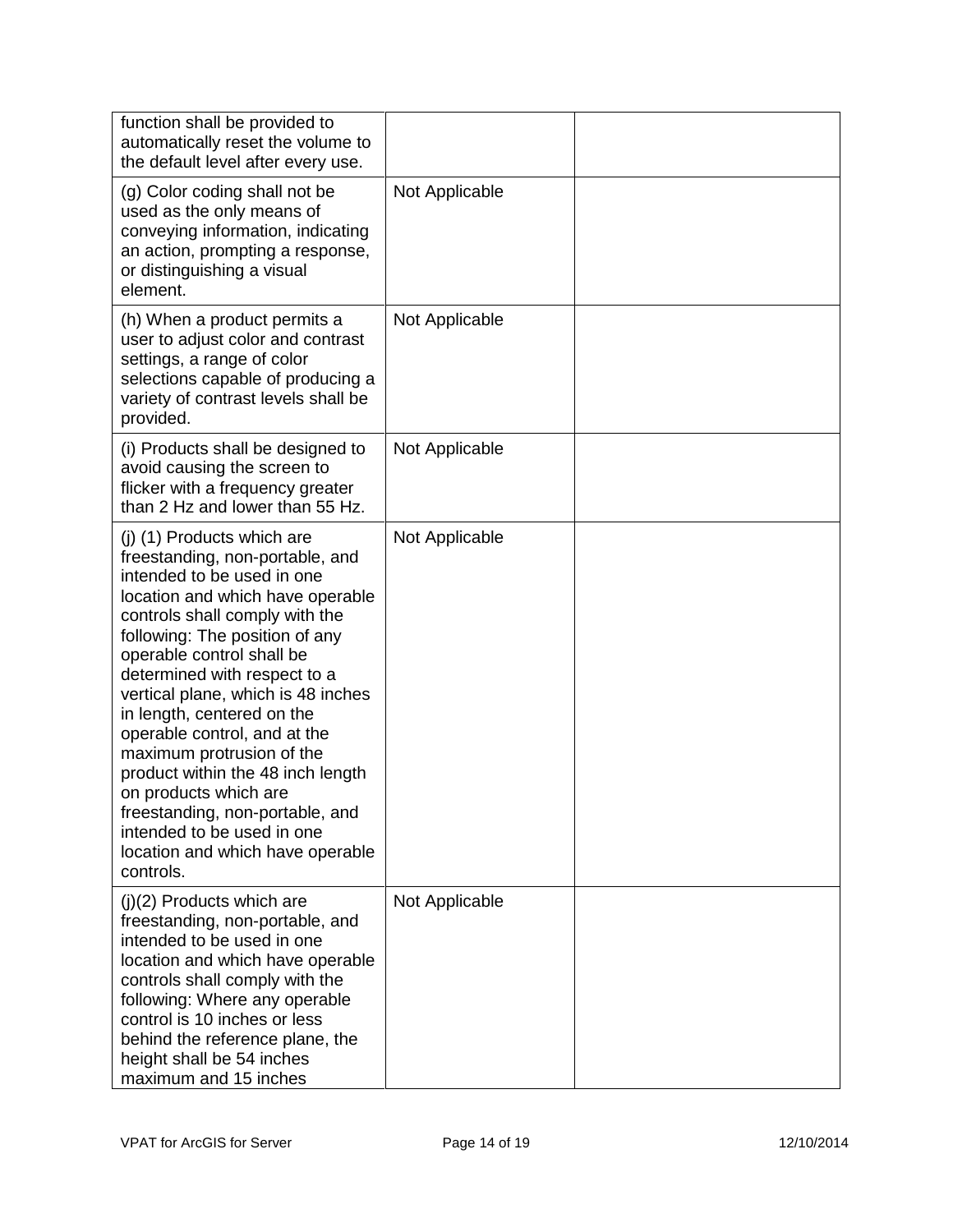| minimum above the floor.                                                                                                                                                                                                                                                                                                                                                                  |                |  |
|-------------------------------------------------------------------------------------------------------------------------------------------------------------------------------------------------------------------------------------------------------------------------------------------------------------------------------------------------------------------------------------------|----------------|--|
| $(j)(3)$ Products which are<br>freestanding, non-portable, and<br>intended to be used in one<br>location and which have operable<br>controls shall comply with the<br>following: Where any operable<br>control is more than 10 inches<br>and not more than 24 inches<br>behind the reference plane, the<br>height shall be 46 inches<br>maximum and 15 inches<br>minimum above the floor. | Not Applicable |  |
| $(i)(4)$ Products which are<br>freestanding, non-portable, and<br>intended to be used in one<br>location and which have operable<br>controls shall comply with the<br>following: Operable controls shall<br>not be more than 24 inches<br>behind the reference plane.                                                                                                                     | Not Applicable |  |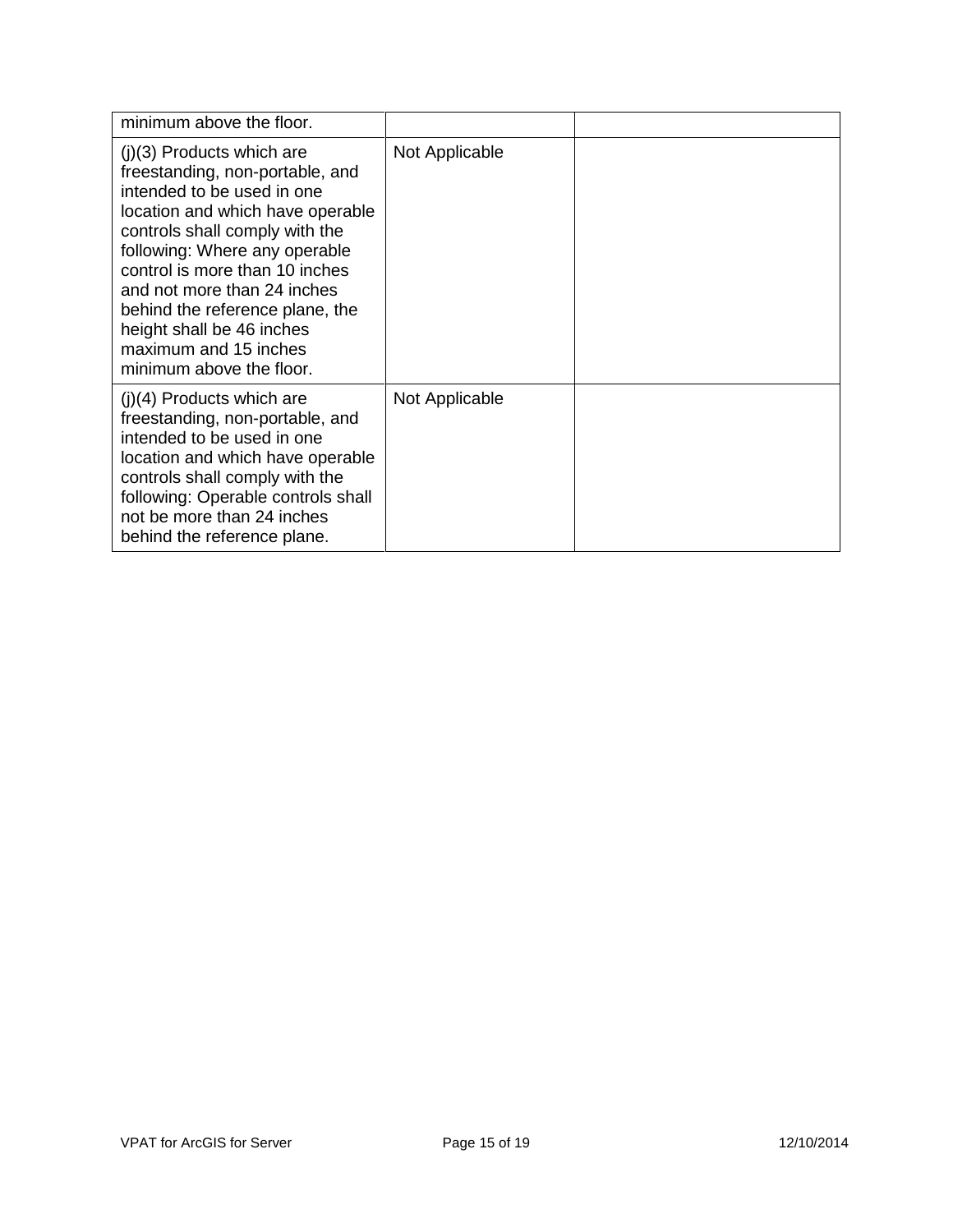| <b>Criteria</b>                                                                                                                                                                                                                                          | <b>Supporting Features</b> | <b>Remarks and Explanations</b> |
|----------------------------------------------------------------------------------------------------------------------------------------------------------------------------------------------------------------------------------------------------------|----------------------------|---------------------------------|
| (a) All mechanically operated<br>controls and keys shall comply<br>with §1194.23 (k) (1) through (4).                                                                                                                                                    | Not Applicable             |                                 |
| (b) If a product utilizes<br>touchscreens or touch-operated<br>controls, an input method shall<br>be provided that complies with<br>§1194.23 (k) (1) through (4).                                                                                        | Not Applicable             |                                 |
| (c) When biometric forms of user<br>identification or control are used,<br>an alternative form of<br>identification or activation, which<br>does not require the user to<br>possess particular biological<br>characteristics, shall also be<br>provided. | Not Applicable             |                                 |
| (d) Where provided, at least one<br>of each type of expansion slots,<br>ports and connectors shall<br>comply with publicly available<br>industry standards.                                                                                              | Not Applicable             |                                 |

# *Section 1194.26 Desktop and Portable Computers – Detail*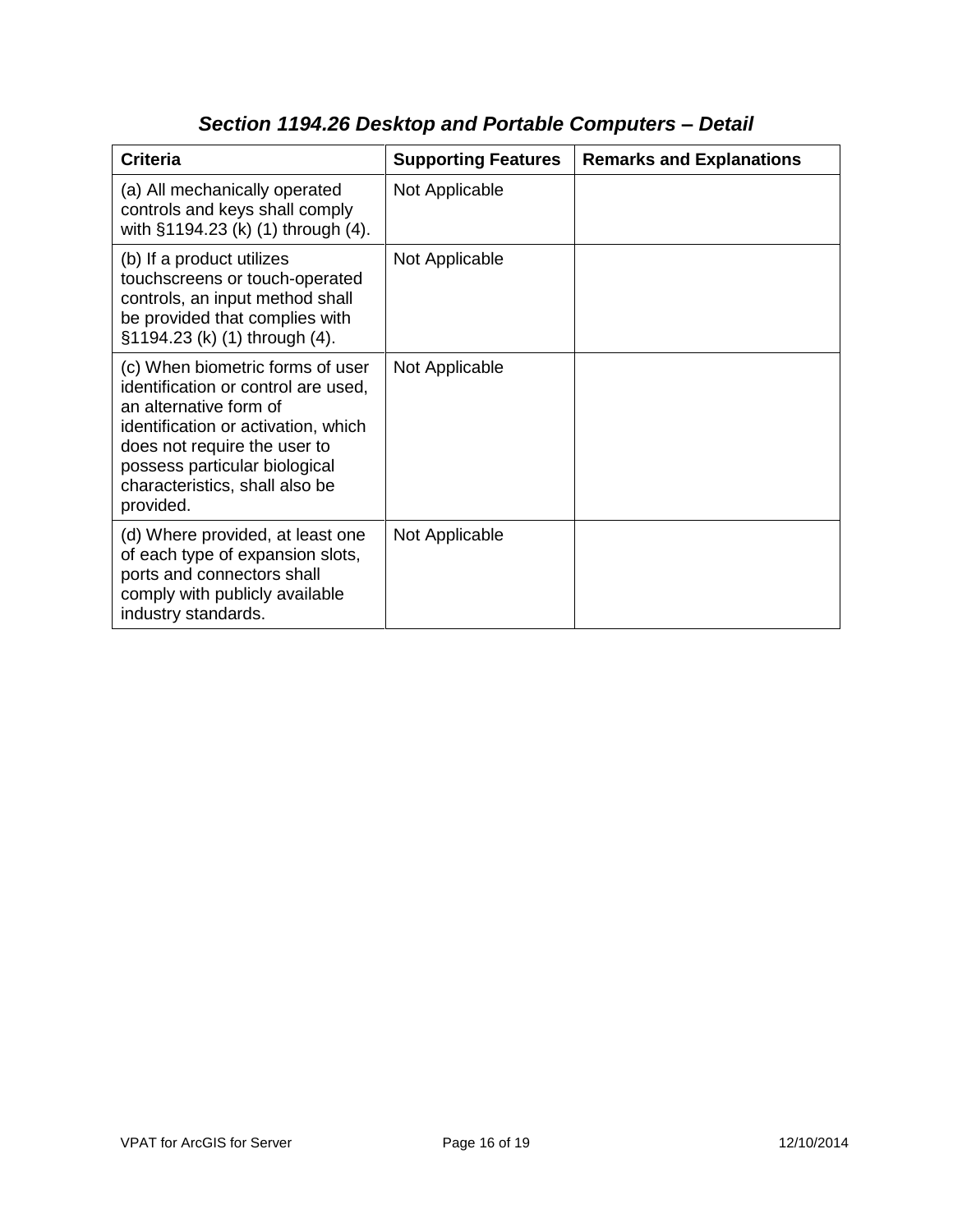### *Section 1194.31 Functional Performance Criteria – Detail*

| <b>Criteria</b>                                                                                                                                                                                                                                                                                                                        | <b>Supporting Features</b>                                           | <b>Remarks and Explanations</b>                                                                                                                                                                                                                                                                                                                                                                                                                                                                                           |
|----------------------------------------------------------------------------------------------------------------------------------------------------------------------------------------------------------------------------------------------------------------------------------------------------------------------------------------|----------------------------------------------------------------------|---------------------------------------------------------------------------------------------------------------------------------------------------------------------------------------------------------------------------------------------------------------------------------------------------------------------------------------------------------------------------------------------------------------------------------------------------------------------------------------------------------------------------|
| (a) At least one mode of<br>operation and information<br>retrieval that does not require<br>user vision shall be provided, or<br>support for Assistive Technology<br>used by people who are blind or<br>visually impaired shall be<br>provided.                                                                                        | Supports when<br>combined with<br>compatible Assistive<br>Technology | ArcGIS for Server can be used<br>by developers to build websites<br>with geospatial content. The<br>web developer may format<br>information so as to take<br>advantage of Assistive<br>Technology for the blind or<br>visually impaired through use of<br>the software.<br>Note: ArcGIS for Server<br>contains geographic information<br>system (GIS) technology that<br>captures, manages, and<br>analyzes data through digital<br>maps. Some aspects of a map<br>or of GIS software are inherently<br>visual/graphical. |
| (b) At least one mode of<br>operation and information<br>retrieval that does not require<br>visual acuity greater than 20/70<br>shall be provided in audio and<br>enlarged print output working<br>together or independently, or<br>support for Assistive Technology<br>used by people who are visually<br>impaired shall be provided. | Supports when<br>combined with<br>compatible Assistive<br>Technology | The ArcGIS for Server software<br>supports Assistive Technology<br>on the client. For example, a<br>website map window containing<br>geographic information may<br>have zoom in features on a<br>map, scale changes, or a<br>magnifier window to make the<br>output more usable by people<br>who are visually impaired. The<br>web developer may format the<br>spatial content to support<br>Assistive Technology for the<br>visually impaired through SDKs.                                                              |
| (c) At least one mode of<br>operation and information<br>retrieval that does not require<br>user hearing shall be provided, or<br>support for Assistive Technology<br>used by people who are deaf or<br>hard of hearing shall be provided.                                                                                             | <b>Supports</b>                                                      | There is no reliance on hearing<br>to operate.                                                                                                                                                                                                                                                                                                                                                                                                                                                                            |
| (d) Where audio information is<br>important for the use of a<br>product, at least one mode of<br>operation and information<br>retrieval shall be provided in an<br>enhanced auditory fashion, or                                                                                                                                       | Not Applicable                                                       | There is no reliance on hearing<br>to operate.                                                                                                                                                                                                                                                                                                                                                                                                                                                                            |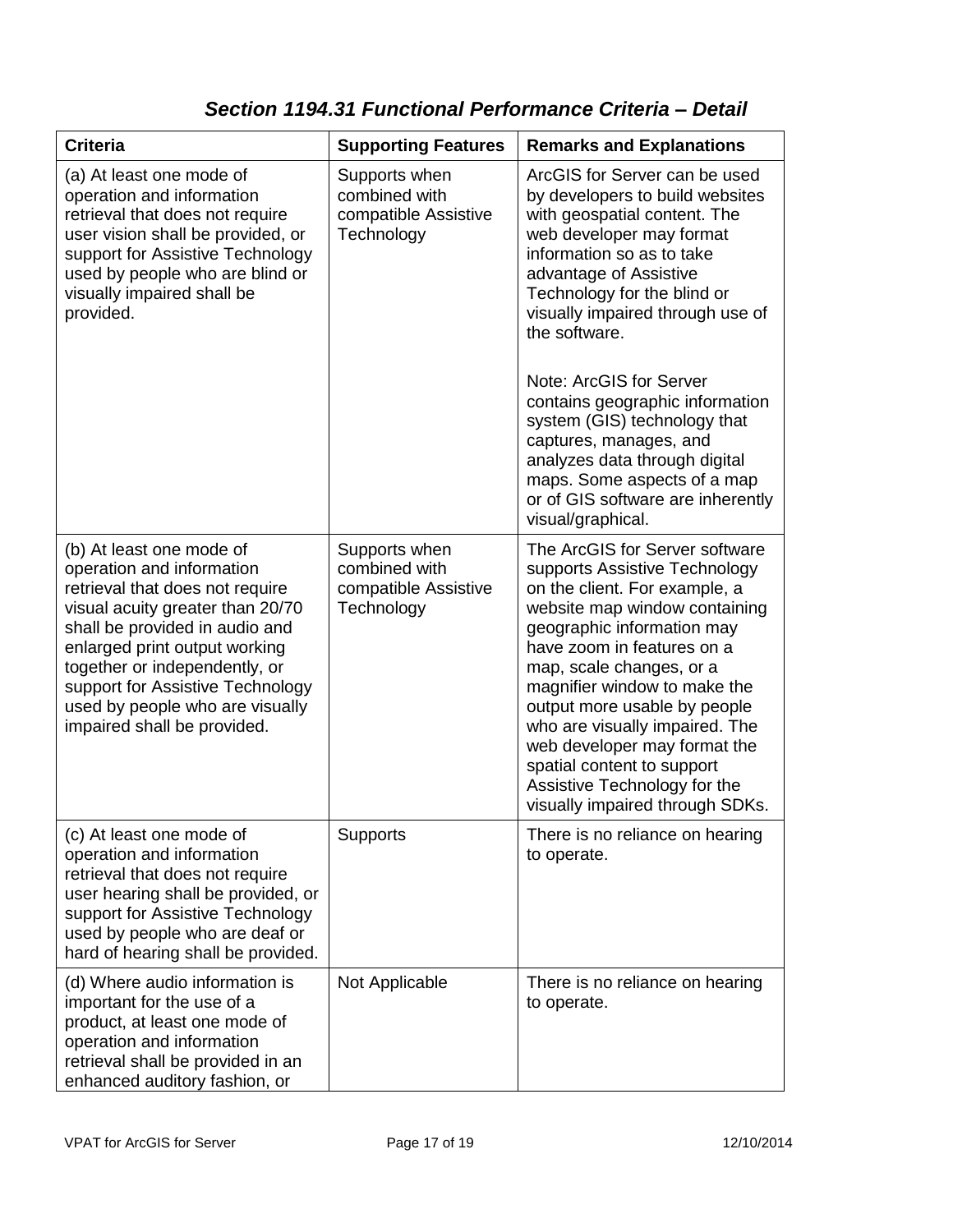| support for assistive hearing<br>devices shall be provided.                                                                                                                                                                 |                 |                                                                                                                                                                                                                             |
|-----------------------------------------------------------------------------------------------------------------------------------------------------------------------------------------------------------------------------|-----------------|-----------------------------------------------------------------------------------------------------------------------------------------------------------------------------------------------------------------------------|
| (e) At least one mode of<br>operation and information<br>retrieval that does not require<br>user speech shall be provided, or<br>support for Assistive Technology<br>used by people with disabilities<br>shall be provided. | <b>Supports</b> | There is no reliance on speech<br>to operate.                                                                                                                                                                               |
| (f) At least one mode of operation<br>and information retrieval that<br>does not require fine motor<br>control or simultaneous actions<br>and that is operable with limited<br>reach and strength shall be<br>provided.     | <b>Supports</b> | Operation and information<br>retrieval is dependent on<br>operating system settings and<br>configurations. The software<br>supports operating systems and<br>configurations designed to assist<br>users with accessibility. |